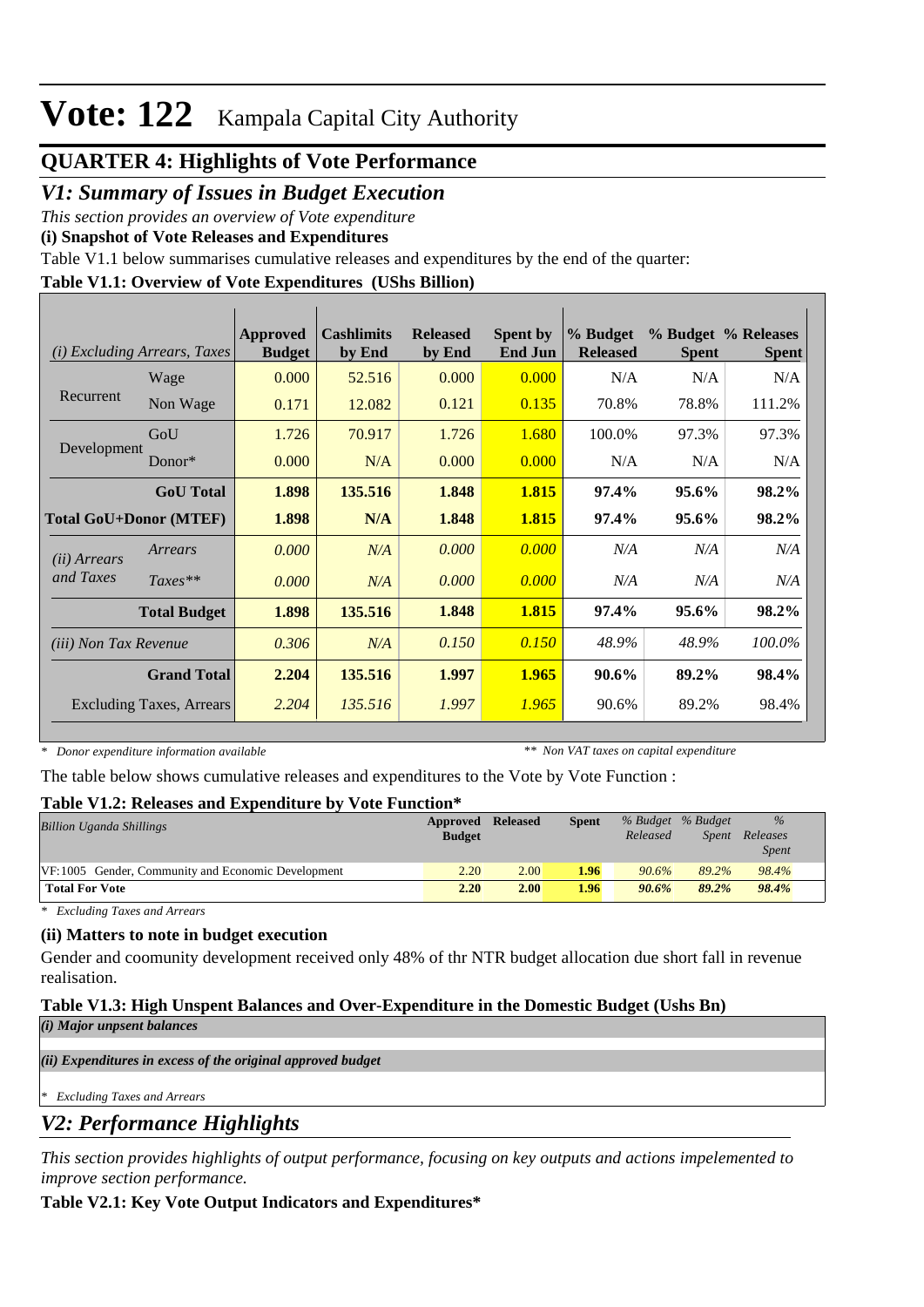# **Vote: 122** Kampala Capital City Authority

| <i>Vote, Vote Function</i><br><b>Key Output</b>                | <b>Approved Budget and</b><br><b>Planned outputs</b> | <b>Cumulative Expenditure</b><br>and Performance | <b>Status and Reasons for</b><br>any Variation from Plans |  |
|----------------------------------------------------------------|------------------------------------------------------|--------------------------------------------------|-----------------------------------------------------------|--|
| Vote Function: 1005 Gender, Community and Economic Development |                                                      |                                                  |                                                           |  |
| <b>Output: 100551</b>                                          | Small scale business promotion                       |                                                  |                                                           |  |
| Description of Performance: communities economically           | empowered                                            |                                                  |                                                           |  |
| Output Cost:                                                   | UShs Bn:                                             | 1.376<br>$UShs Bn:$                              | % Budget Spent:<br>96.6%<br>1.330                         |  |
| <b>Vote Function Cost</b>                                      | <b>UShs Bn:</b>                                      | $2.204$ UShs Bn:                                 | 1.965 % Budget Spent:<br>89.2%                            |  |
| <b>Cost of Vote Services:</b>                                  | UShs $Bn$ :                                          | $2.204$ UShs Bn:                                 | 1.965 $%$ Budget Spent:<br>89.2%                          |  |

## **QUARTER 4: Highlights of Vote Performance**

*\* Excluding Taxes and Arrears*

3296 births (1580 males 1716 females) and 290 deaths (181 males and 109 females) were registered. 441 probation and welfare related cases were handled, including child neglect, denial of access rights and resettlement, while 144 children were placed, under alternative care-children's homes, adoption and fostering, 150 CBO's were registered while 54 CBO's renewed their registration.

255 labour grievances were reported and settled/resolved through the labour offices across the city, 211 workers accidents Compensation claims were settled and 111 workman's compensation was settled through the labour offices across the city.

UGX 257,937,544 was paid in compensation claims to workers for work place accidents while UGX 20,132,310 was paid in compensation claims for labour disputes .41 work places inspected to check compliance with minimum labour standards and 3,546 employers, employees and general public sensitised on labour rights and obligations across the city.

96 youths accessed KCCA Centre Loan Fund receiving UGX. 220,800,000. Another 293 youths were equipped with practical skills including liquid soap making, briquette production, tailoring, tie and die, meanwhile 203 youths were equipped with employable skills at Employment Services bureau while 111 youths were placed in employment through the employment services bureau. 67 employers were contacted for youth employment 81 groups were supported with CDD funds within the city. 254 CDD beneficiaries were trained in leadership, financial management, project planning while 177 community groups trained in kitchen gardening.

### **Table V2.2: Implementing Actions to Improve Vote Performance**

# *V3: Details of Releases and Expenditure*

*This section provides a comprehensive summary of the outputs delivered by the Vote and further details of Vote expenditures by Vote Function and Expenditure Item.*

#### **Table V3.1: GoU Releases and Expenditure by Output\***

| Approved<br><b>Billion Uganda Shillings</b>                   |      | <b>Released</b> | <b>Spent</b> | $%$ GoU<br><b>Budget</b><br>Released | $%$ GoU<br><b>Budget</b> | $%$ GoU<br>Releases   |  |
|---------------------------------------------------------------|------|-----------------|--------------|--------------------------------------|--------------------------|-----------------------|--|
|                                                               | 1.90 | 1.85            | 1.82         | 97.4%                                | <i>Spent</i><br>95.6%    | <i>Spent</i><br>98.2% |  |
| <b>VF:1005</b> Gender, Community and Economic Development     |      |                 |              |                                      |                          |                       |  |
| Class: Outputs Provided                                       | 0.17 | 0.12            | 0.14         | 70.8%                                | 78.8%                    | 111.2%                |  |
| 100501 Policies, laws, strategies and guidelines              | 0.17 | 0.12            | 0.14         | 70.8%                                | 78.8%                    | 111.2%                |  |
| Class: Outputs Funded                                         | 1.38 | 1.38            | 1.33         | $100.0\%$                            | 96.6%                    | 96.6%                 |  |
| 100551 Small scale business promotion                         | 1.38 | 1.38            | 1.33         | $100.0\%$                            | 96.6%                    | 96.6%                 |  |
| Class: Capital Purchases                                      | 0.35 | 0.35            | 0.35         | $100.0\%$                            | 100.0%                   | 100.0%                |  |
| 100572 Government Buildings and Administrative Infrastructure | 0.35 | 0.35            | 0.35         | $100.0\%$                            | 100.0%                   | 100.0%                |  |
| <b>Total For Vote</b>                                         | 1.90 | 1.85            | 1.82         | 97.4%                                | 95.6%                    | 98.2%                 |  |

*\* Excluding Taxes and Arrears*

#### **Table V3.2: 2014/15 GoU Expenditure by Item**

| <b>Billion Uganda Shillings</b> | Approved<br><b>Budget</b> | <b>Releases</b> | iture | <b>Expend-</b> % Budged % Budget % Releases<br><b>Released</b> | <b>Spent</b> | <b>Spent</b> |  |
|---------------------------------|---------------------------|-----------------|-------|----------------------------------------------------------------|--------------|--------------|--|
|                                 |                           |                 |       |                                                                |              |              |  |